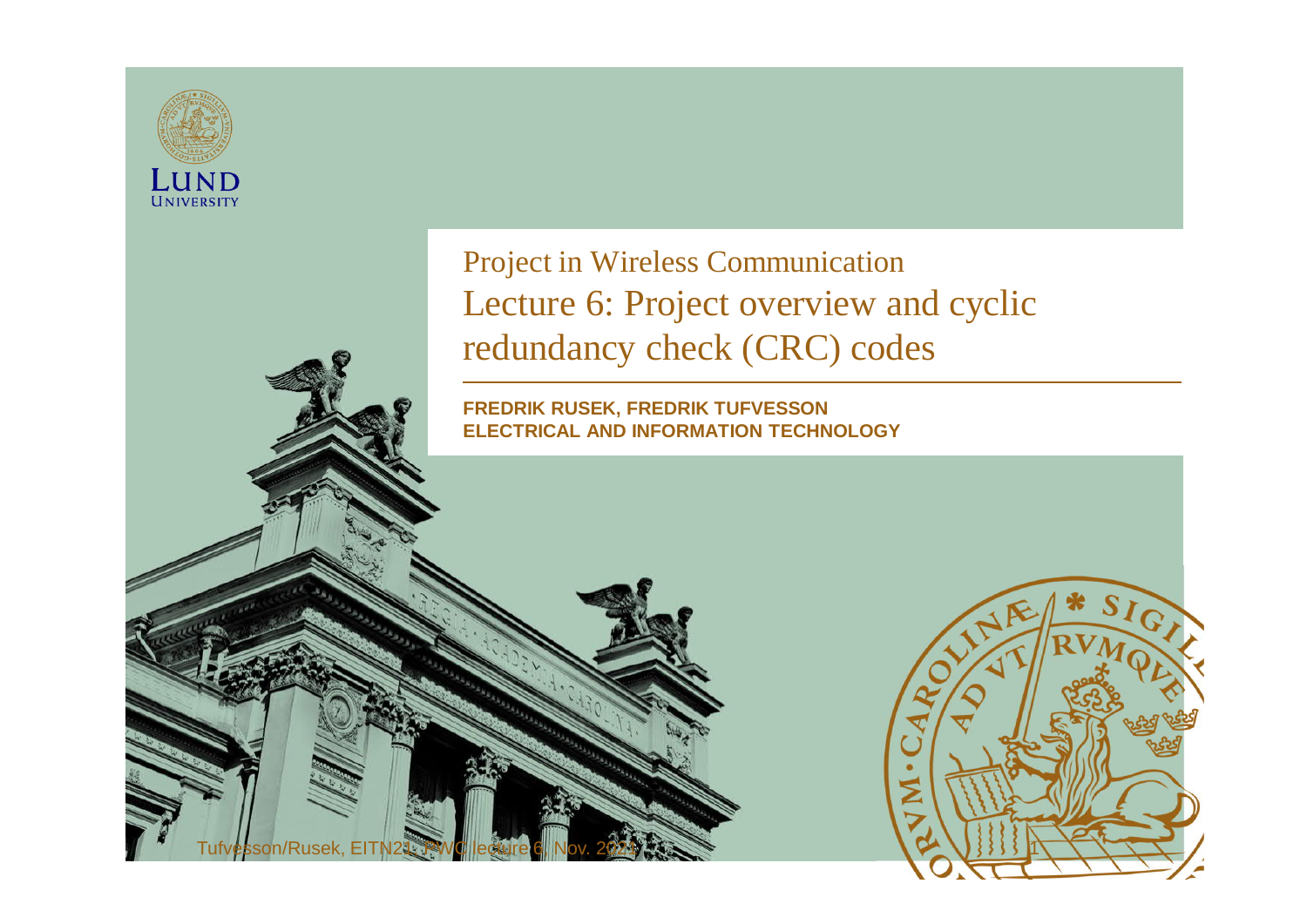Project overview, part two: the audio channel

**Part two is divided into two tasks**

Task 1 – the basic link: Implement an OFDM system and send a data sequence from one computer to the other via the audio channel and decode.

Task 2 – the advanced link: Implement the packet based full duplex system on the audio channel with ARQ.

• Deadline is Friday Dec 3, 2021 for part two (Tasks 1 and 2)

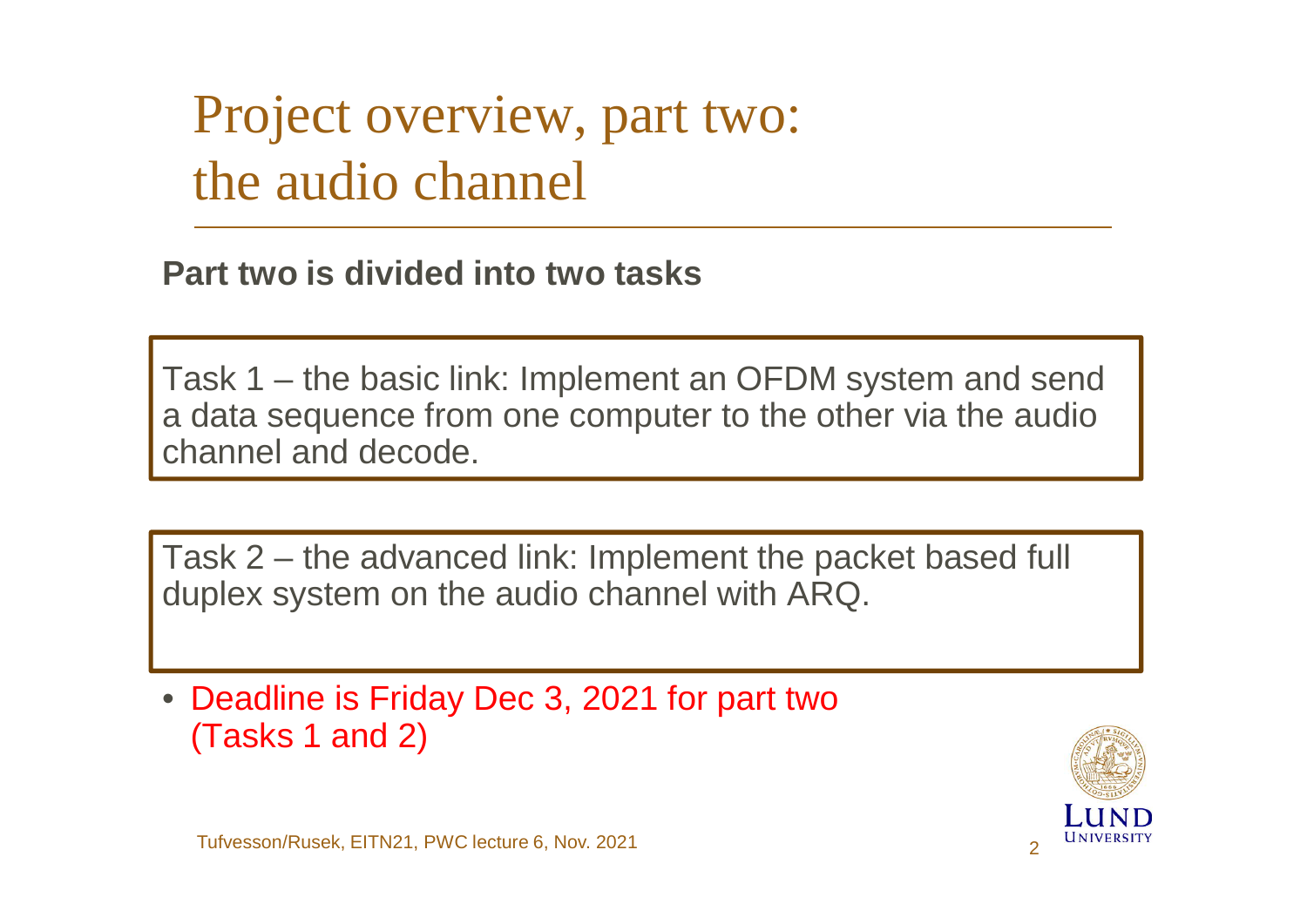# Project overview, the audio channel

System should include:

- OFDM, minimum 64 carriers
- Four sub-channels for continuous pilot symbols, and a preamble
- Packet based system
- ARQ, i.e., receiver should send ACK/NACK for each packet.
- Re-transmissions of the incorrectly received packets
- Cyclic redundancy check (CRC) code
- Minimum bit-rate during transmissions: 0.5 kbit/s
- Convolutional code is optional (you need to find out yourself if you need it or not)
- Minimum size of file: 20 kbits
- Max packet length: 1 kbits

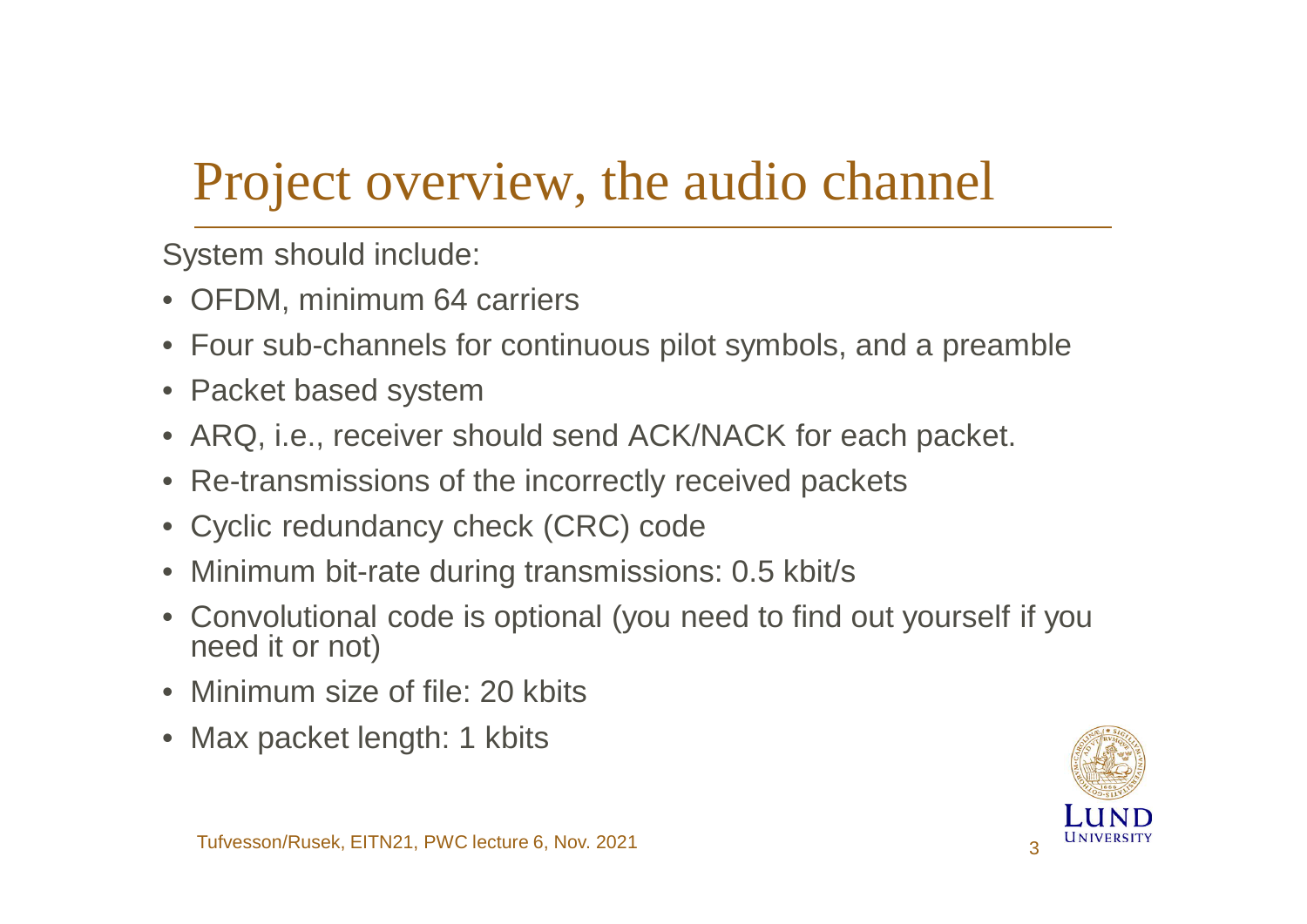Project overview, part three: the radio channel

Implement a basic OFDM based file transfer system over the radio channel using the ADALM Pluto SDR

**Part three is also divided into two tasks**

Task 1 – the basic link: Implement an OFDM transceiver and send a file between the Tx and Rx part of the same Pluto SDR.

Task 2 – the advanced link: Transfer the file from one Pluto to another Pluto over the radio channel.

• Deadline is Friday Jan 7, 2022 for part three (Tasks 1 and 2)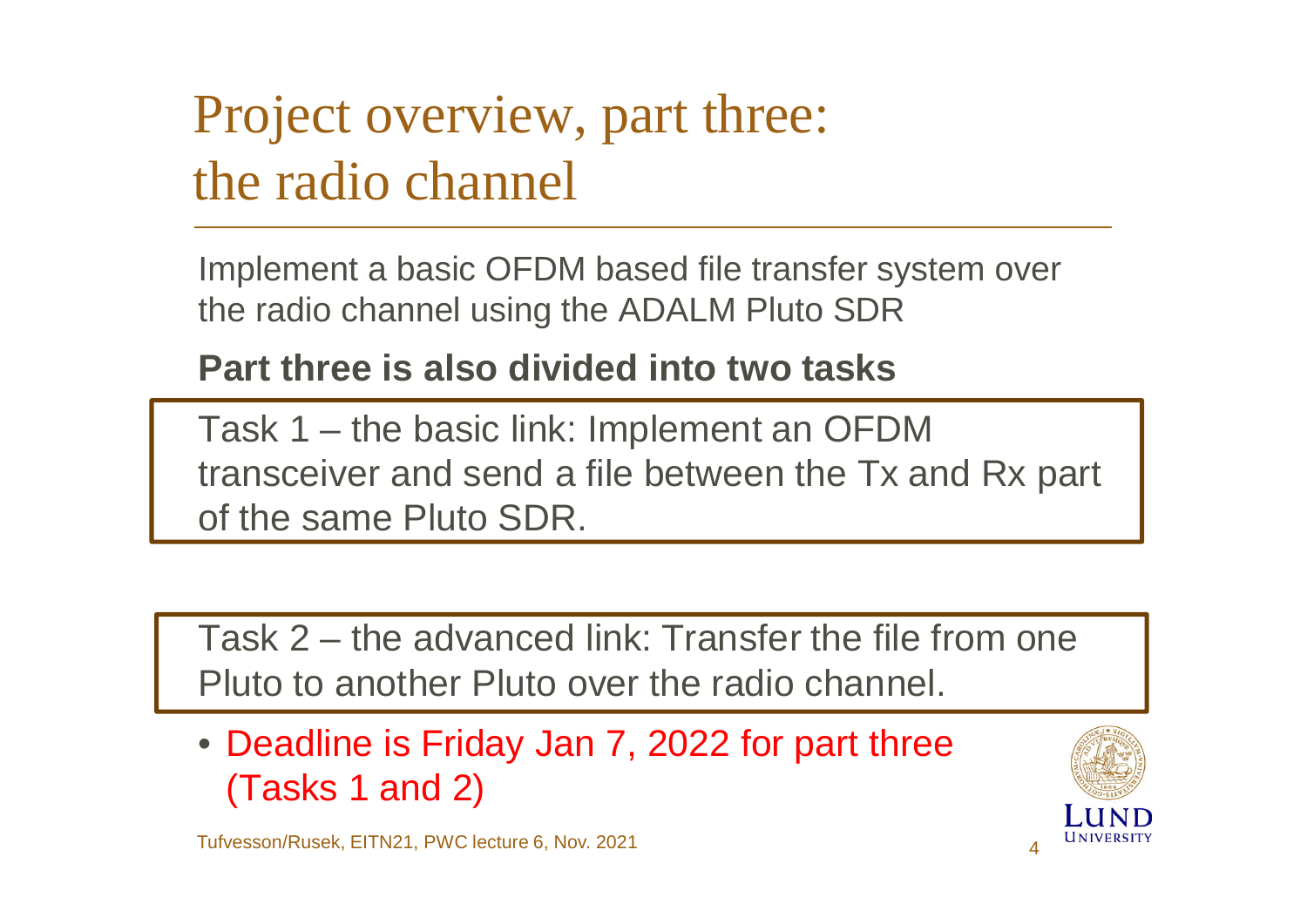# A problem to be encountered in Matlab

One particular problem is that in Matlab, one have to record sound for a pre-defined amount of time.

Since this is a "Matlab-problem" and not a "communicationtheory-problem", you are **allowed to make use of the built in clock-function** in matlab. The internal clocks of the receiver and the transmitter are allowed to be synchronized with each other.

If you choose to use C/C++/Python, this problem is completely alleviated since one can then record sound "until something happens" – for example "until there is no sound to record". You can also start recording when "there is something to record

However, the overhead of using C/C++/Python is rather large if you are not experienced.

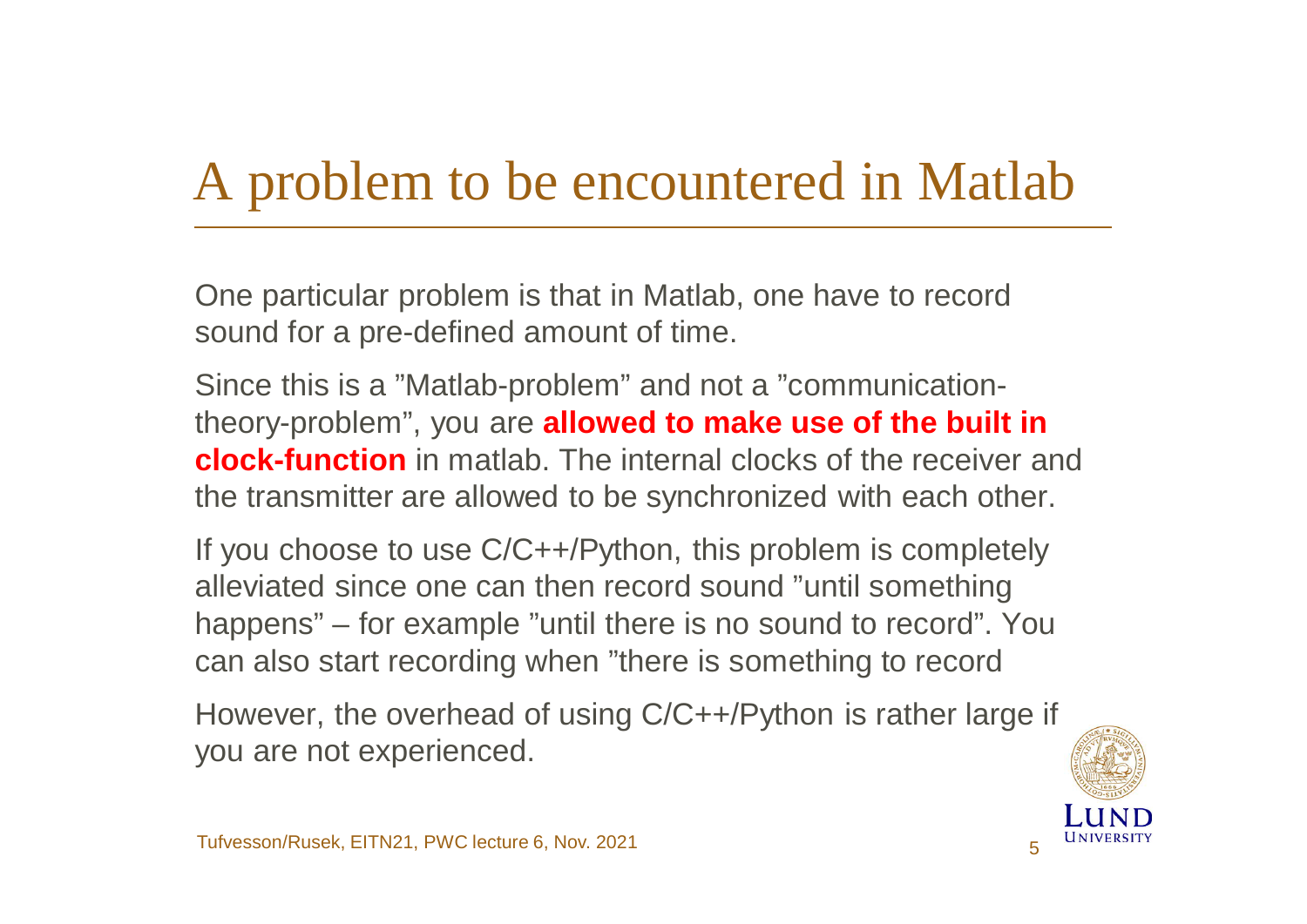# Some tips and tricks

- Plot the signals you are transmitting, do they look as you intended?
- Plot the received signal, can you see it visually?
- Make a scatter plot of the received constellation, does it make sense?
- Think about a suitalbe carrier frequency and bandwidth before starting to code
- Verify your code after each step
- Use external, cable connected, microphone and loud speaker, verify your hardware settings in the computer

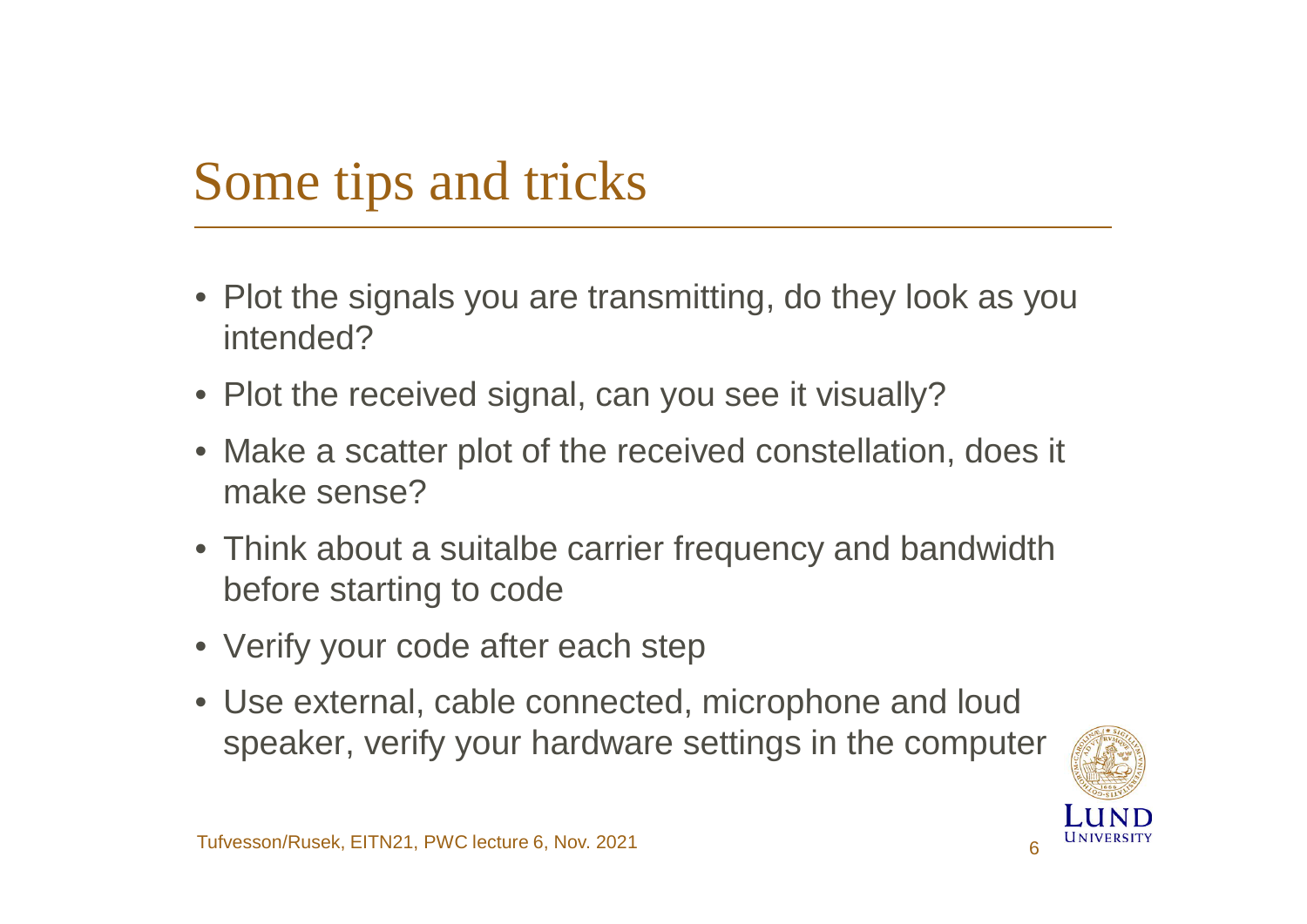# Cyclic redundancy check, CRC

A CRC is used for *error detection*, not for error correction.

**Example: Single parity check bit**

Suppose one wants to transmit the 5 bits

[0 0 1 0 1]

If one receives the bits

[0 0 **0** 0 1]

This error will pass by un-detected.

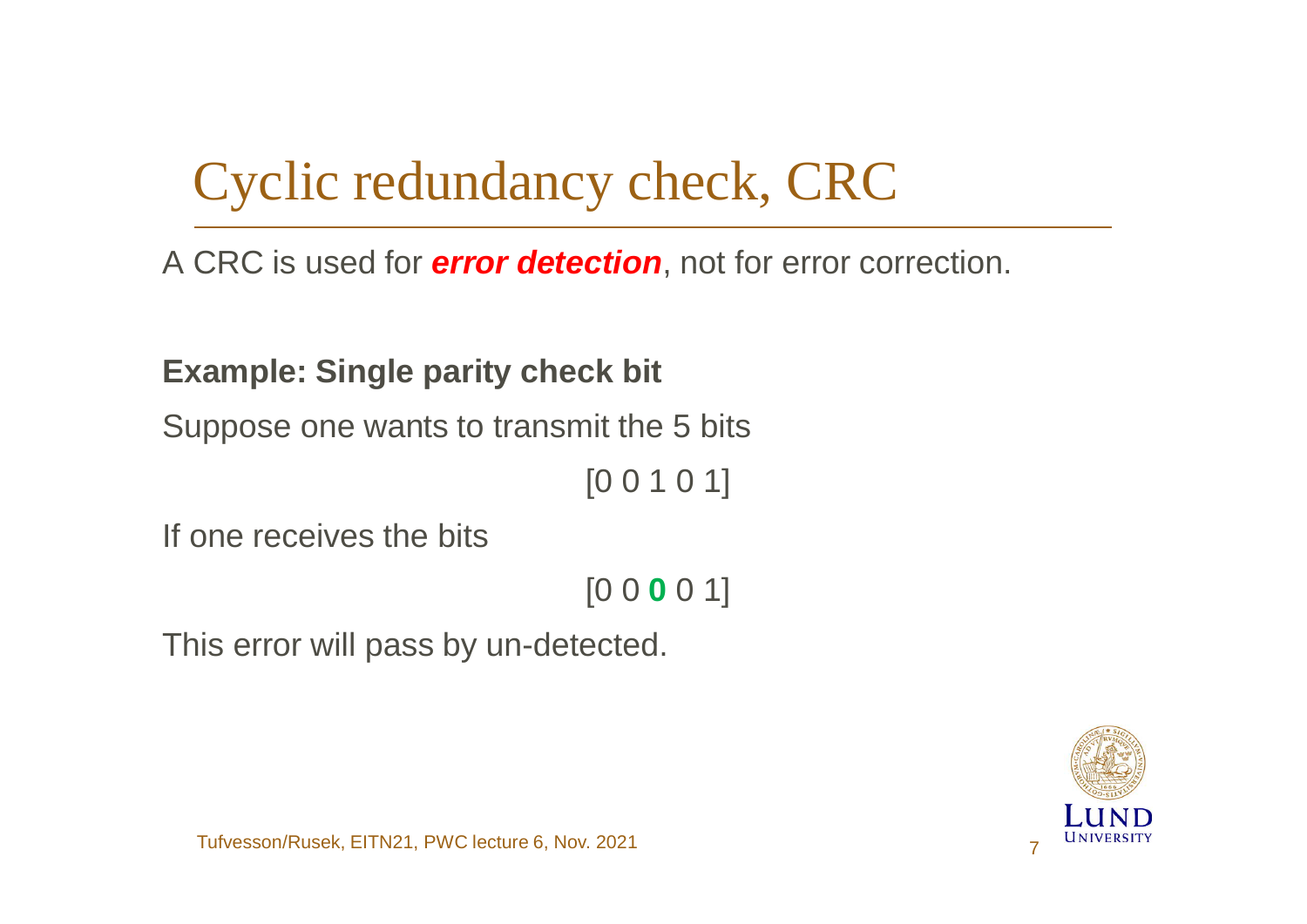# CRC Example: Single parity check bit

Suppose one wants to transmit the 5 bits

[0 0 1 0 1]

If one receives the bits

[0 0 **0** 0 1]

This error will pass by un-detected.

We can fix this by adding a single parity bit so that the total number of 1s is always even.

We then have

$$
[0\ 0\ 1\ 0\ 1\ 0]
$$
 **Parity bit**

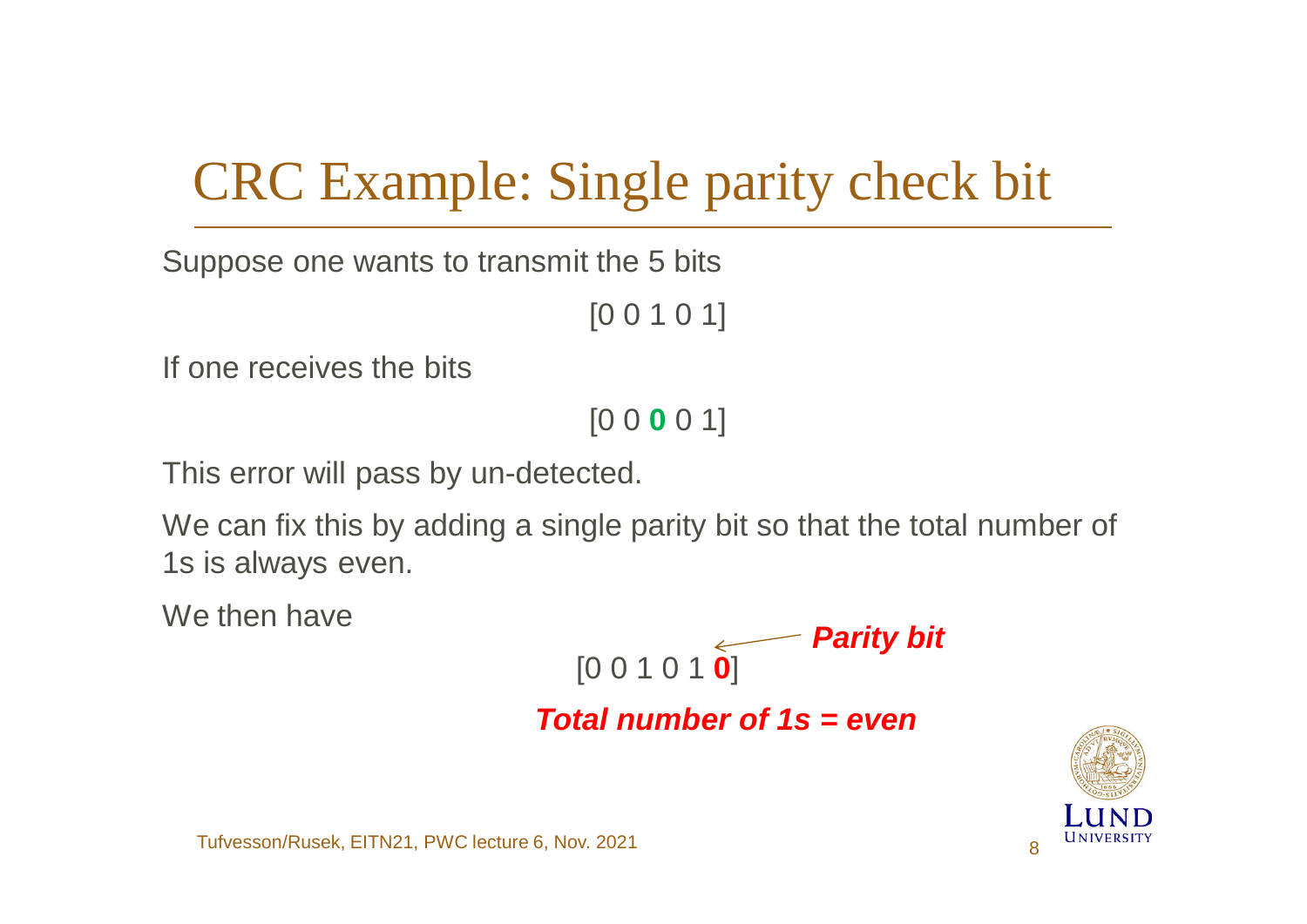# CRC Example: Single parity check bit

Suppose one wants to transmit the 5 bits

```
[0 0 1 0 1]
```
If one receives the bits

[0 0 **0** 0 1]

This error will pass by un-detected.

We can fix this by adding a single parity bit so that the total number of 1s is always even.

We then have



If we receive

we know that there has been 1 bit error on the channel, and we will ask for a re-transmission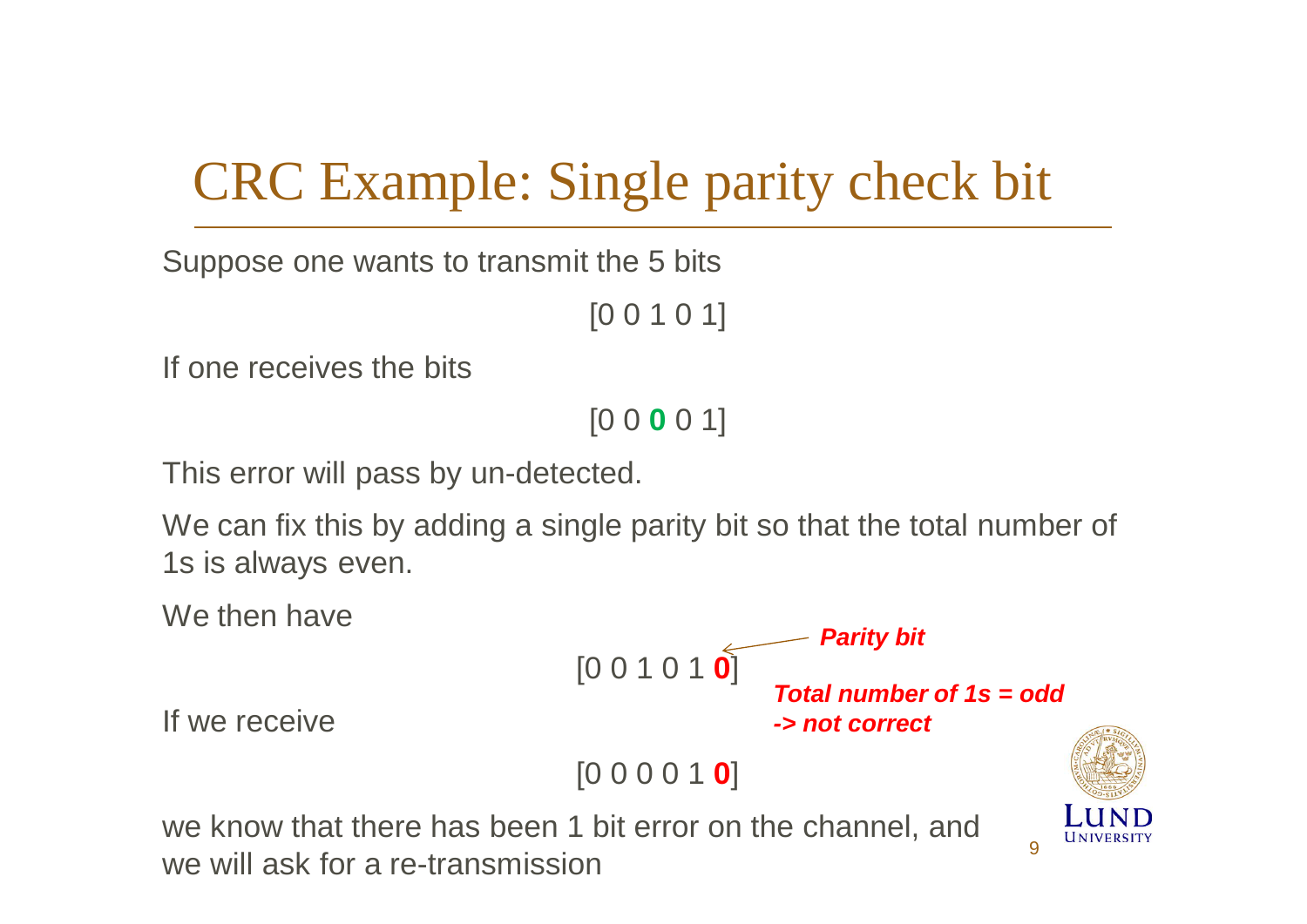# CRC

The previous example was just meant as illustration, and in reality, much more advanced systems are used. **But, they are based upon the same principle!**

Suppose that we should send *K* bits, [U... U<sub>K-1</sub>]. We denote these by the *D*-transform

$$
u(D) \stackrel{\text{def}}{=} u_{K-1}D^{K-1} + u_{K-2}D^{K-2} + \dots + u_0
$$

Hence,  $1 + D + D^6 = [1 1 0 0 0 0 1]$  etc etc

The powers of the indeterminate *D* can be thought of as keeping track of which bit is which. The CRC is represented by another polynomial,

$$
c(D) \stackrel{\text{def}}{=} c_{L-1}D^{L-1} + c_{L-2}D^{L-2} + \dots + c_0
$$

The entire frame of data and CRC is then  $x(D) = u(D)D^{L} + c(D)$ , that is  $\alpha(D) \stackrel{\text{def}}{=} u_{K-1}D^{L+K-1} + u_0D^L + c_{L-1}D^{L-1} + c_0$ 

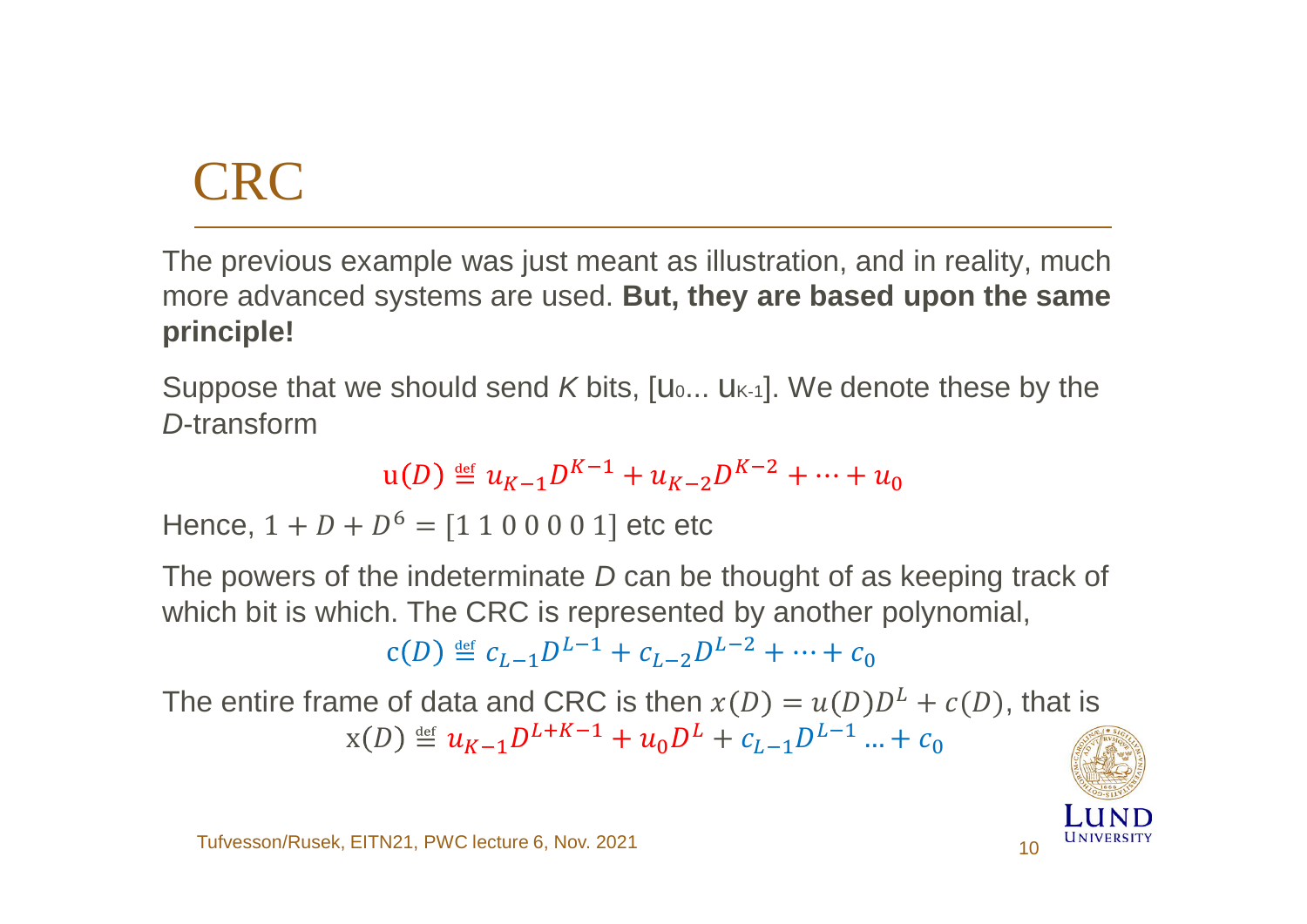How to find *c(D)?*

The check bits *c(D)* depend of course on the information bits *u(D).*

**Question: How to find the check bits** *c(D)* **given a particular set of information bits** *u(D)* **in a structured fashion?**



Tufvesson/Rusek, EITN21, PWC lecture 6, Nov. 2021 11 11 11 12 12 13 14 15 16 17 18 19 11 11 11 11 11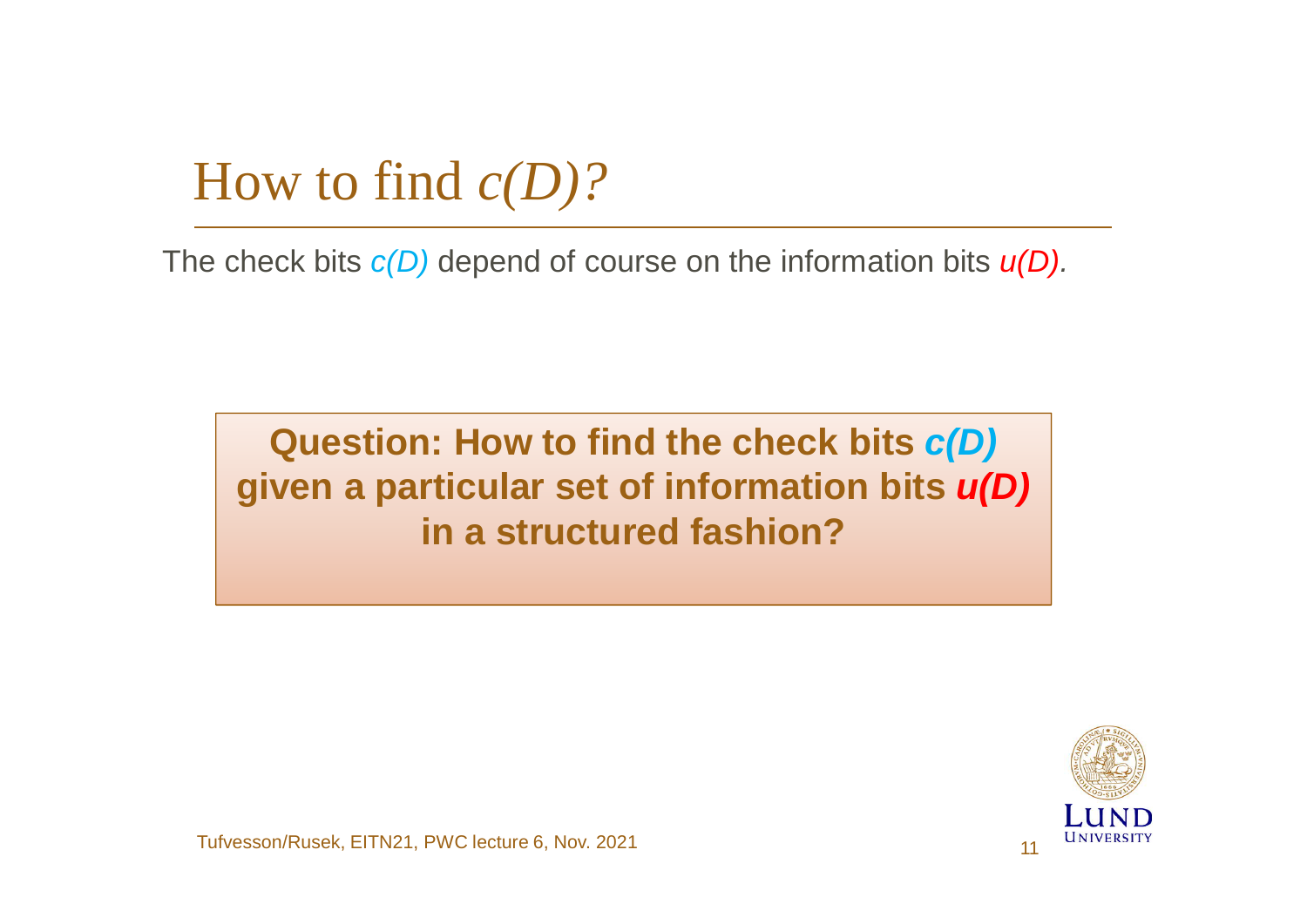#### How to find *c(D)*?

Define a generator polynomial *g(D)* of degree *L*

$$
g(D) \stackrel{\text{def}}{=} D^L + g_{L-1}D^{L-1} + \dots + g_1D + 1
$$

For a given generator polynomial, *g(D)*, the mapping from the information bits, *u(D),* to the CRC, *c(D),* is given by

$$
c(D) = Remainder \left[ \frac{u(D)D^{L}}{g(D)} \right]
$$

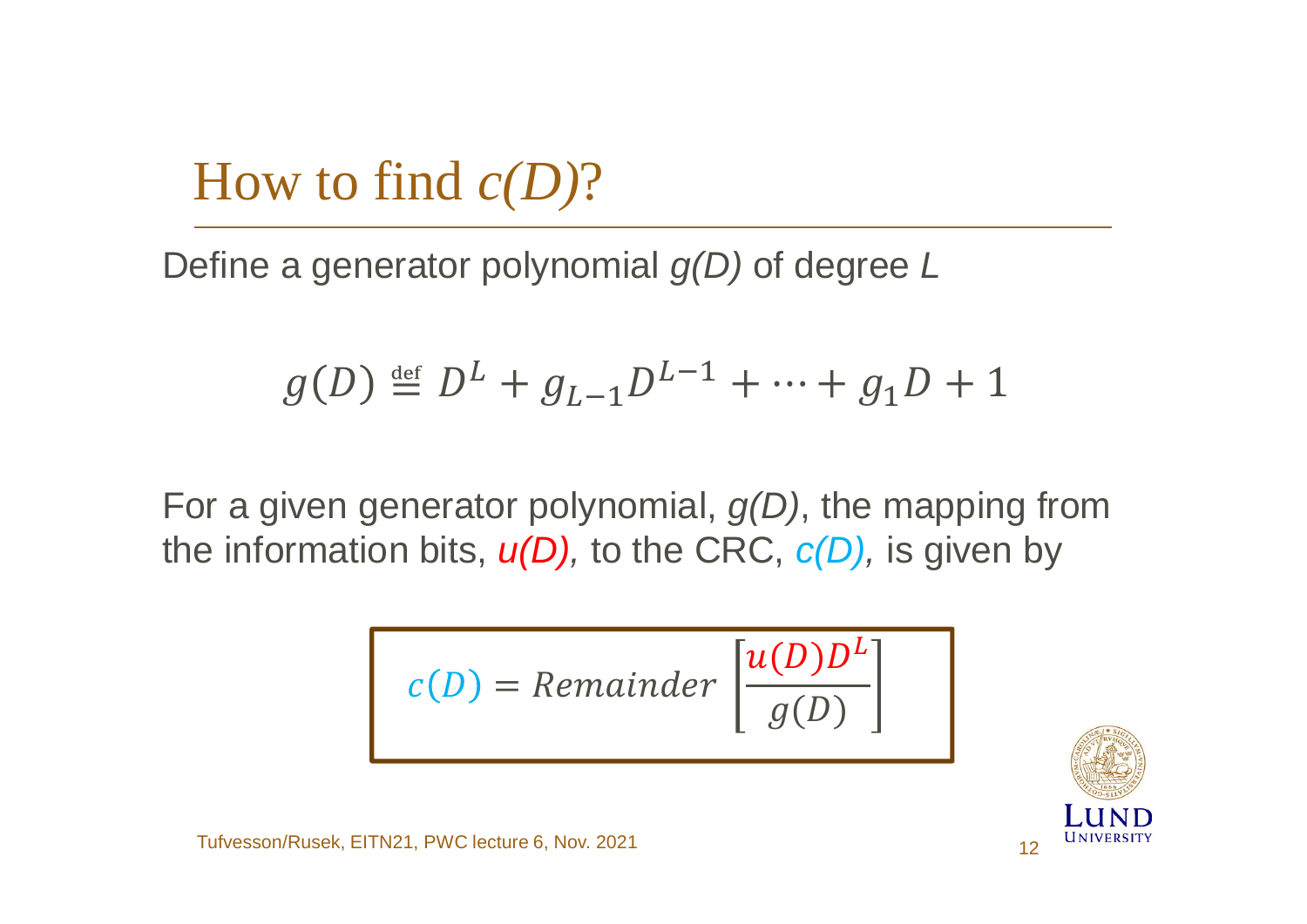$$
c(D) = Remainder \left[\frac{u(D)D^{L}}{g(D)}\right]
$$

- This is just an ordinary long division of one polynomial with another.
- All operations are modulo 2. Thus  $(1+1)$  mod  $2 = 0$ , and  $(0-1)$  mod  $2 = 1$ .
- Subtraction using modulo 2 arithmetic is the same as addition

**Example:**

$$
\underline{D^3 + D^2 + 1} \boxed{D^5 + D^3}
$$

Find remainder of  $D^5 + D^3$  divided with  $D^3 + D^2 + D$ 

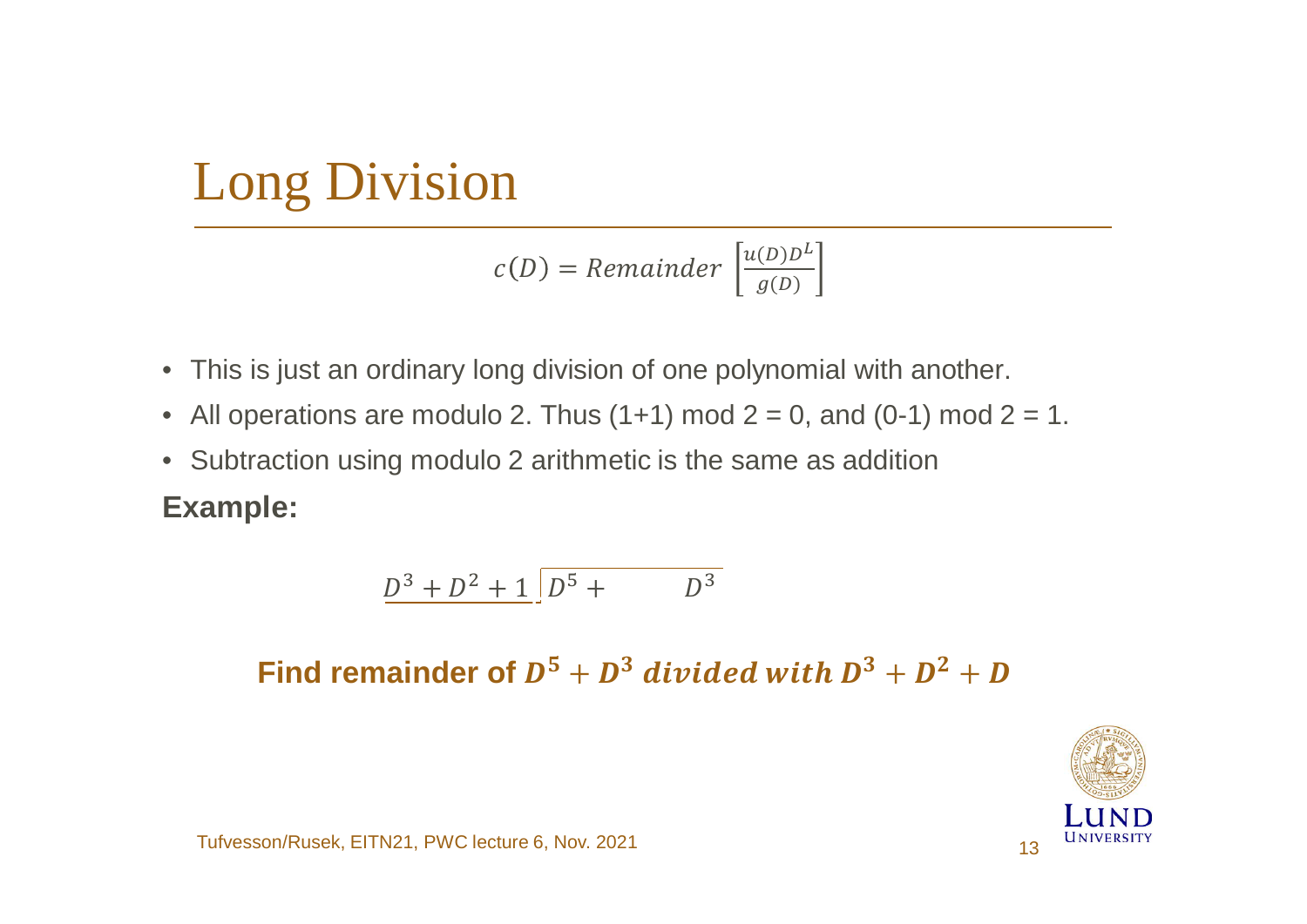$$
c(D) = Remainder \left[ \frac{u(D)D^{L}}{g(D)} \right]
$$

- This is just an ordinary long division of one polynomial with another.
- All operations are modulo 2. Thus  $(1+1)$  mod  $2 = 0$ , and  $(0-1)$  mod  $2 = 1$ .
- Subtraction using modulo 2 arithmetic is the same as addition

**Example:**

$$
\frac{D^3 + D^2 + 1}{D^5 + D^3}
$$

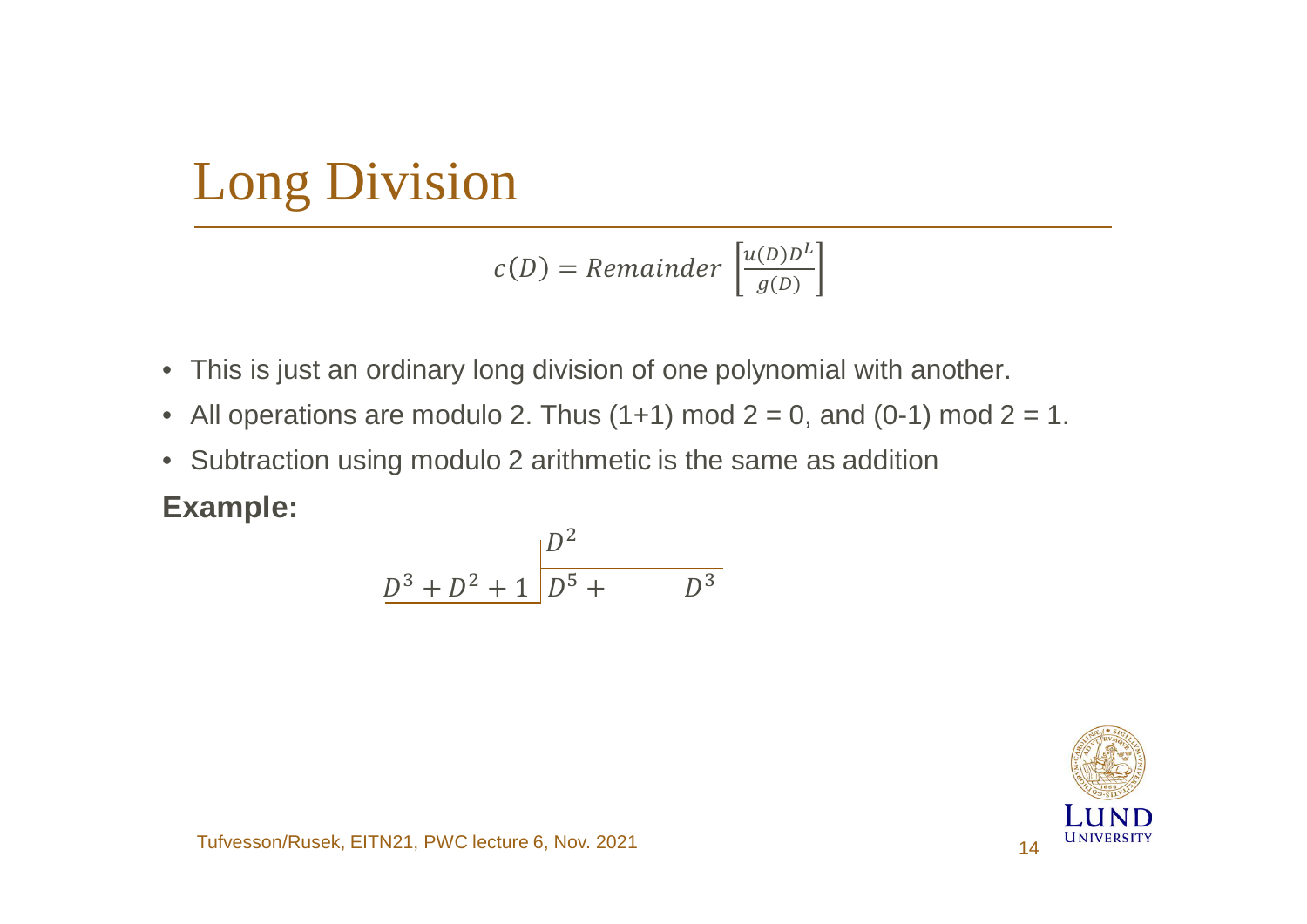$$
c(D) = Remainder \left[ \frac{u(D)D^{L}}{g(D)} \right]
$$

- This is just an ordinary long division of one polynomial with another.
- All operations are modulo 2. Thus  $(1+1)$  mod  $2 = 0$ , and  $(0-1)$  mod  $2 = 1$ .
- Subtraction using modulo 2 arithmetic is the same as addition

**Example:**

$$
\frac{D^2}{D^3 + D^2 + 1 \overline{D^5 + D^3 + D^3}}
$$
  
+ 
$$
\frac{D^5 + D^4 + D^3}{D^4 + D^3 + D^2}
$$

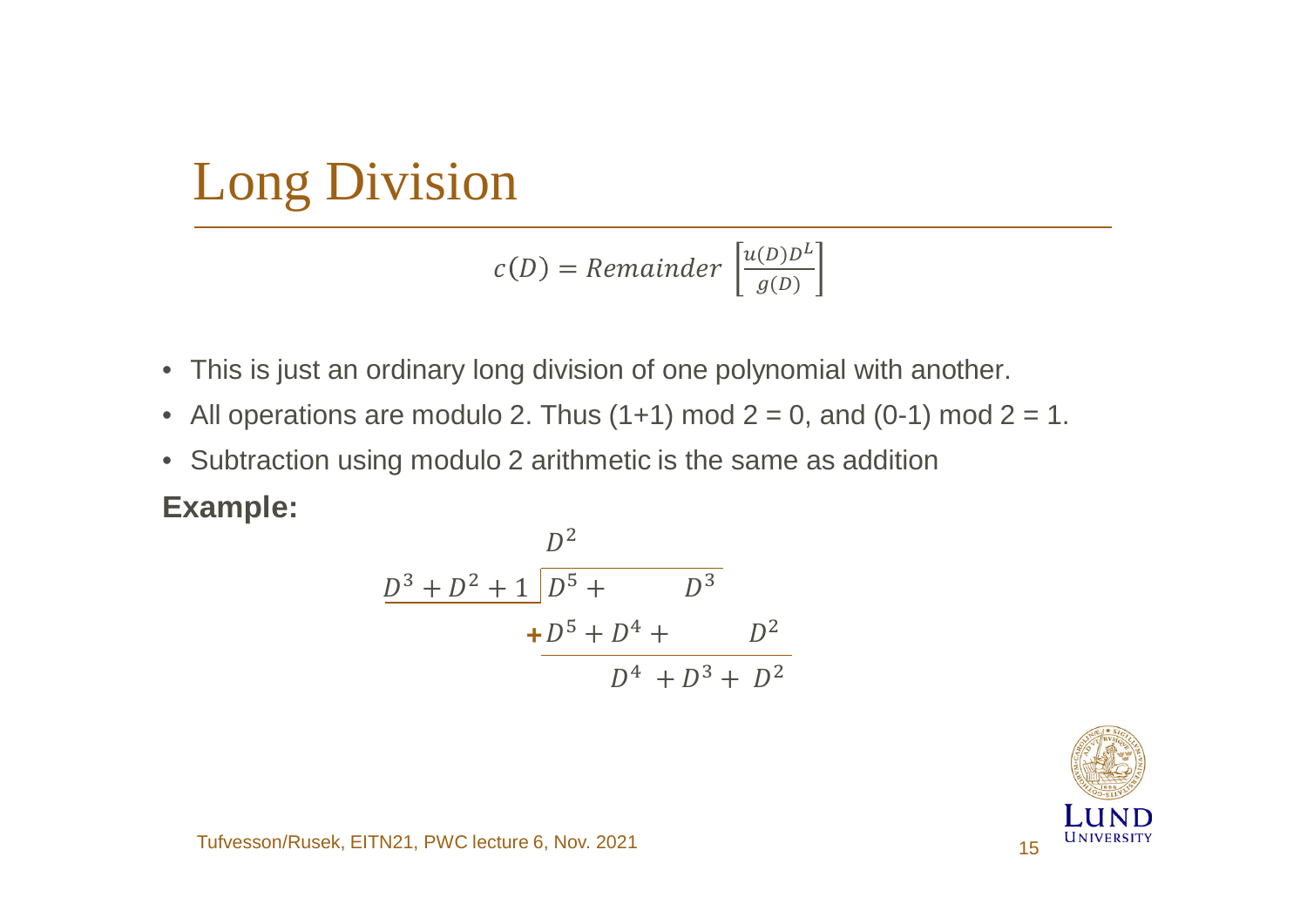$$
c(D) = Remainder \left[ \frac{u(D)D^{L}}{g(D)} \right]
$$

- This is just an ordinary long division of one polynomial with another.
- All operations are modulo 2. Thus  $(1+1)$  mod  $2 = 0$ , and  $(0-1)$  mod  $2 = 1$ .
- Subtraction using modulo 2 arithmetic is the same as addition

**Example:**

$$
D^{2} + D
$$
\n
$$
\frac{D^{3} + D^{2} + 1 \overline{D^{5} + D^{4} + D^{3}}}{+ \overline{D^{5} + D^{4} + D^{2} + D^{2}}}
$$
\n
$$
D^{4} + D^{3} + D^{2}
$$

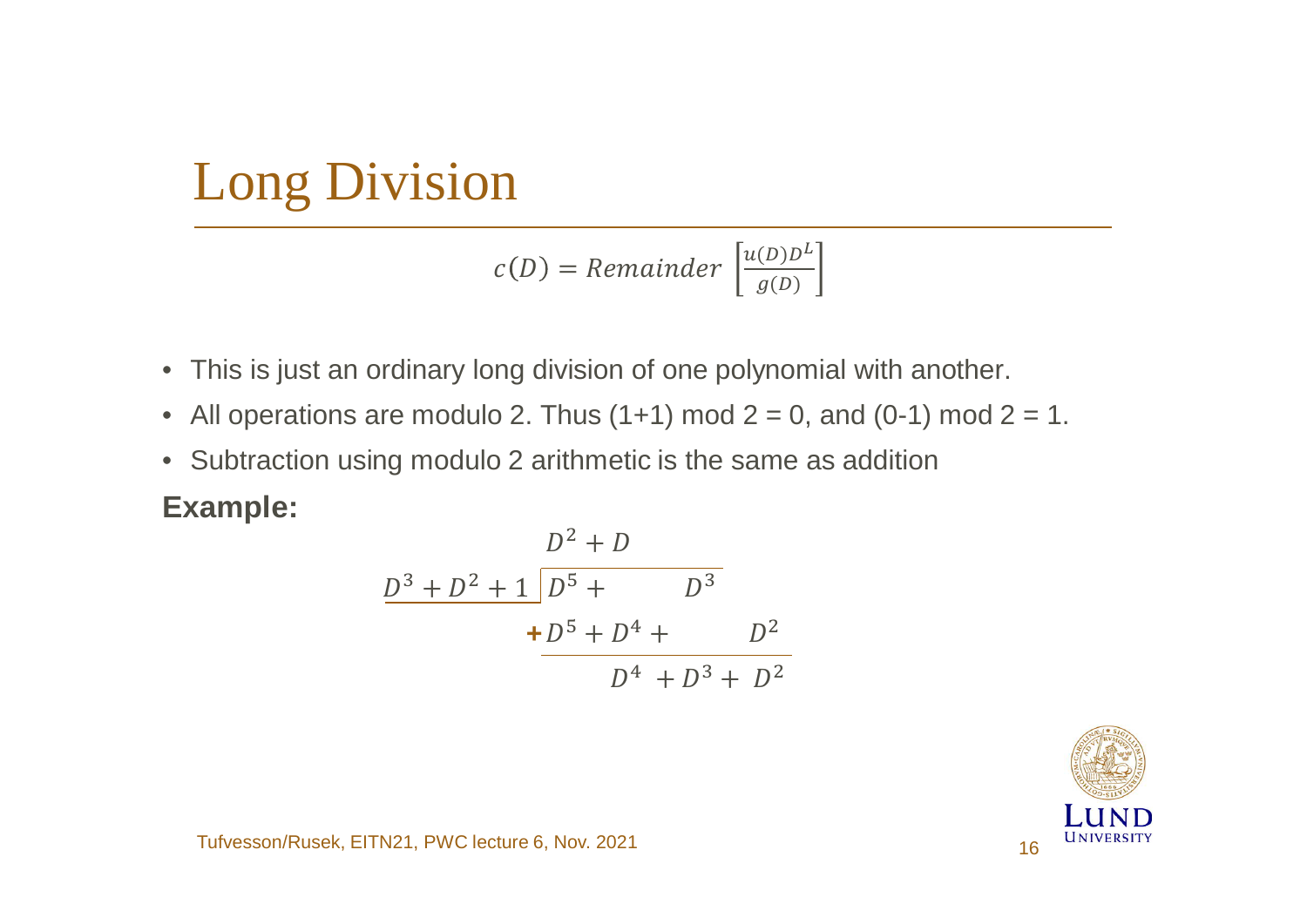$$
c(D) = Remainder \left[ \frac{u(D)D^{L}}{g(D)} \right]
$$

- This is just an ordinary long division of one polynomial with another.
- All operations are modulo 2. Thus  $(1+1)$  mod  $2 = 0$ , and  $(0-1)$  mod  $2 = 1$ .
- Subtraction using modulo 2 arithmetic is the same as addition

**Example:**

$$
D^{2} + D
$$
\n
$$
\frac{D^{3} + D^{2} + 1 \overline{D^{5} + D^{4} + D^{3}}}{+ \overline{D^{5} + D^{4} + D^{3} + D^{2}}}
$$
\n
$$
+ \underline{D^{4} + D^{3} + D^{2}}
$$
\n
$$
+ \underline{D^{4} + D^{3} + D^{2}}
$$
\n
$$
D^{2} + D = Remainder
$$

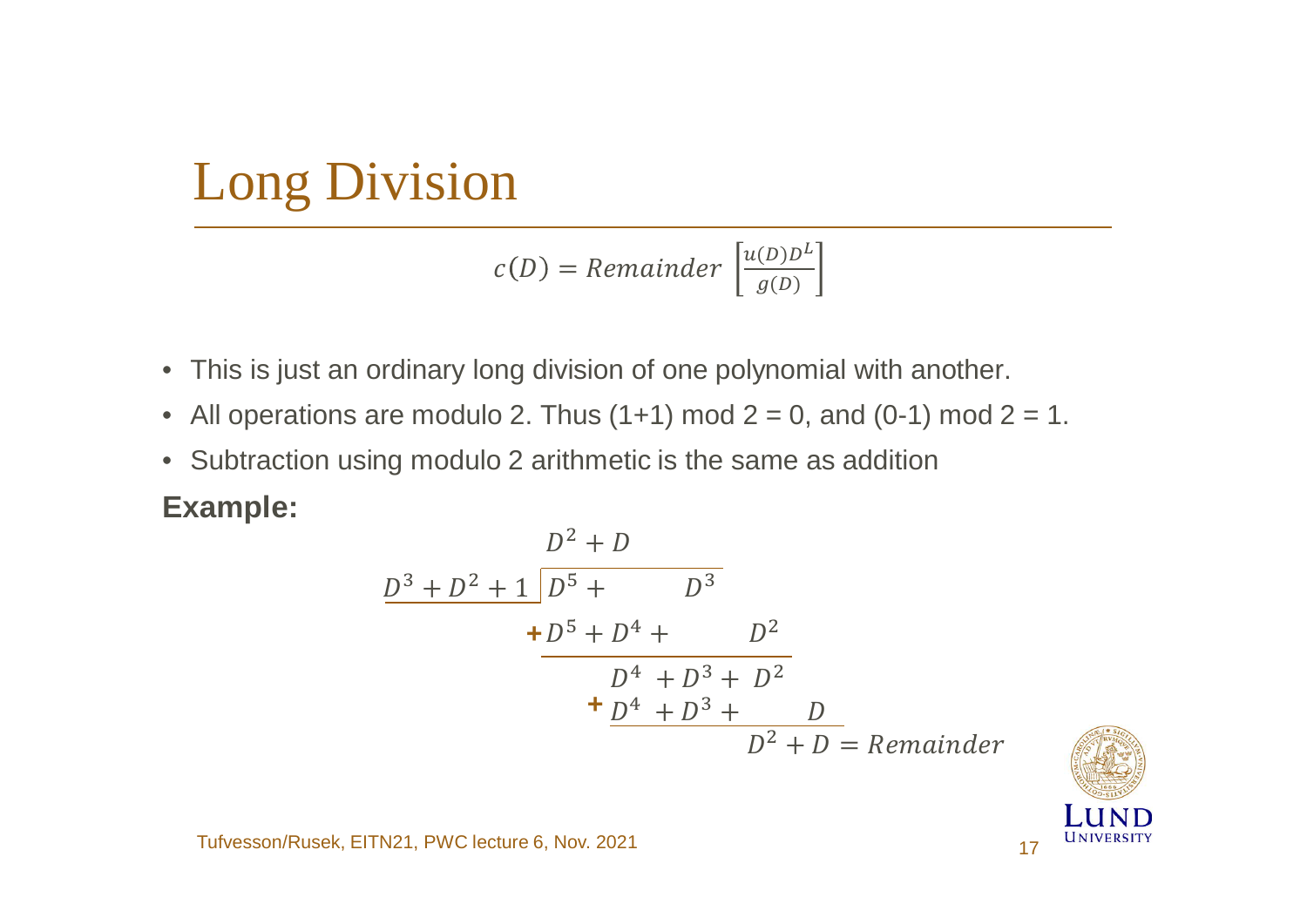$$
c(D) = Remainder \left[ \frac{u(D)D^{L}}{g(D)} \right]
$$

- This is just an ordinary long division of one polynomial with another.
- All operations are modulo 2. Thus  $(1+1)$  mod  $2 = 0$ , and  $(0-1)$  mod  $2 = 1$ .
- Subtraction using modulo 2 arithmetic is the same as addition

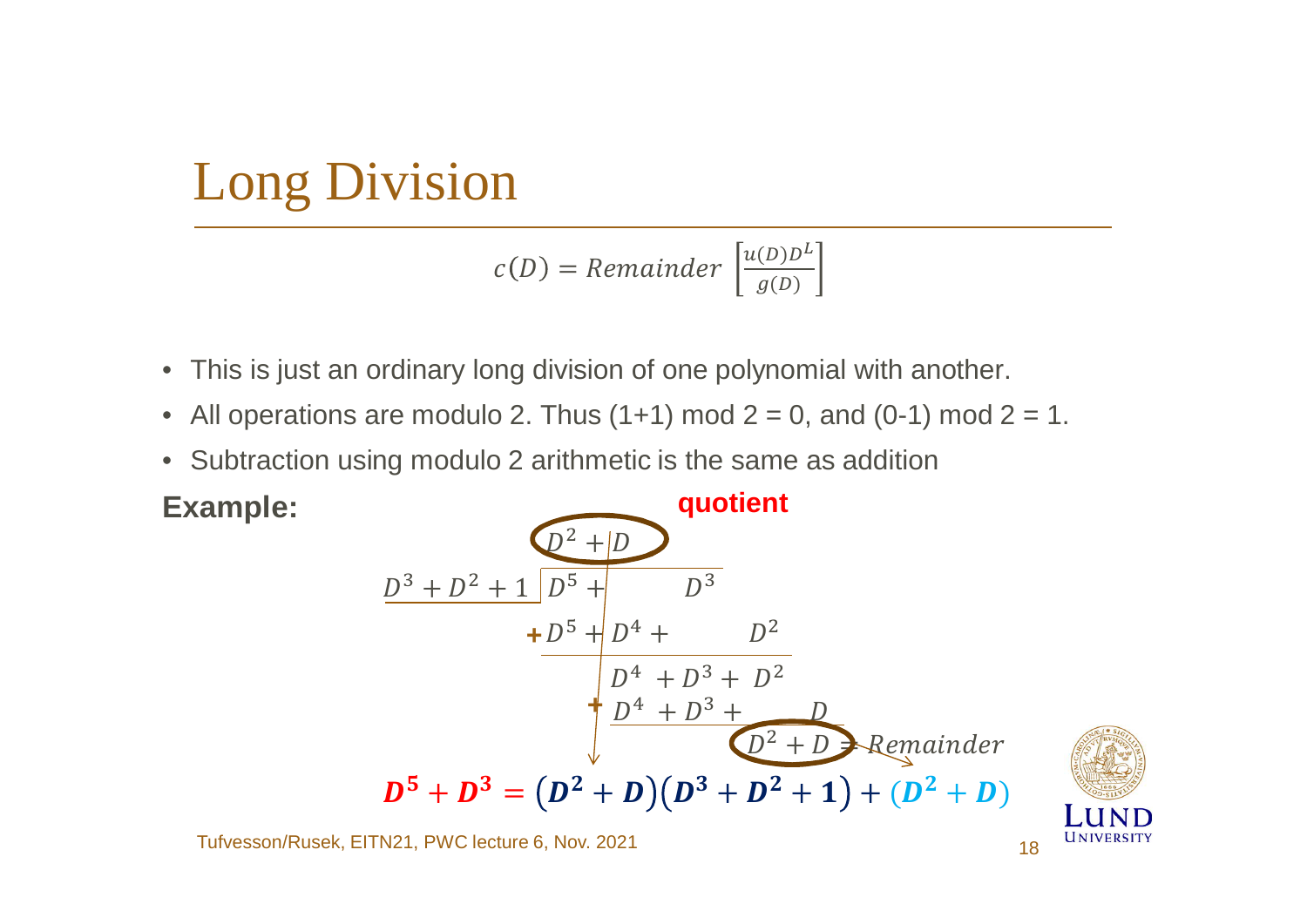#### **CRC**

Let *z(D)* denote the quotient. We then have:

$$
u(D)DL = g(D)z(D) + c(D)
$$

Subtract  $c(D)$  from both sides and use  $"+' = "-'$  in modulo 2 arithmetic

$$
x(D) = u(D)DL + c(D) = g(D)z(D)
$$

**Thus, all valid code words** *x(D)* **are divisible by the generator polynomial** *g(D)*

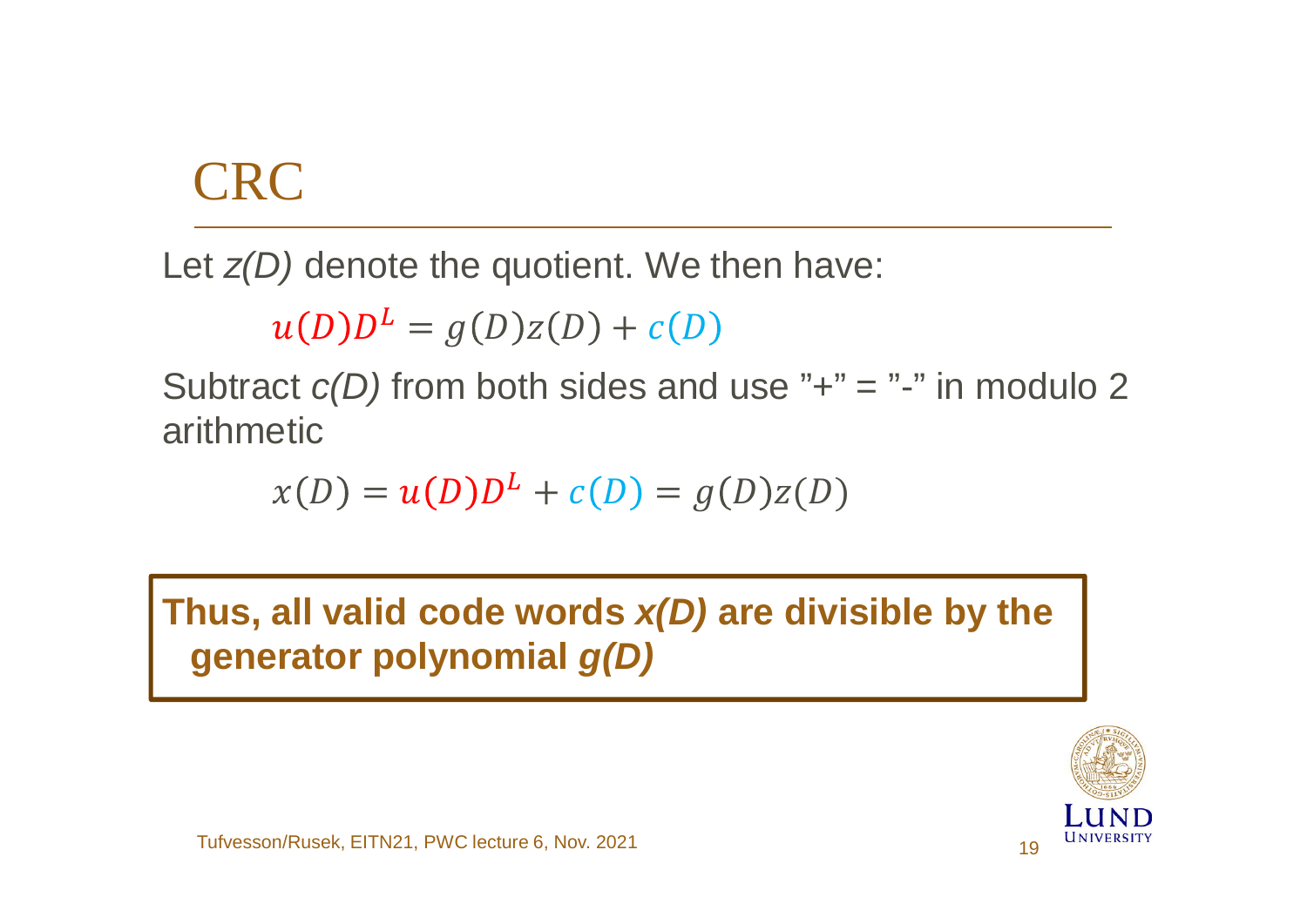# Receiver operation

Assume *x(D)* is transmitted and that *y(D)* is received. Let the errors on the channel be *e(D)*.

Hence, *y(D)*=*x(D)*+*e(D)*.

The receiver knows that a valid *y(D)* should leave no remainder if divided by *g(D)*.

So, the receiver declares:



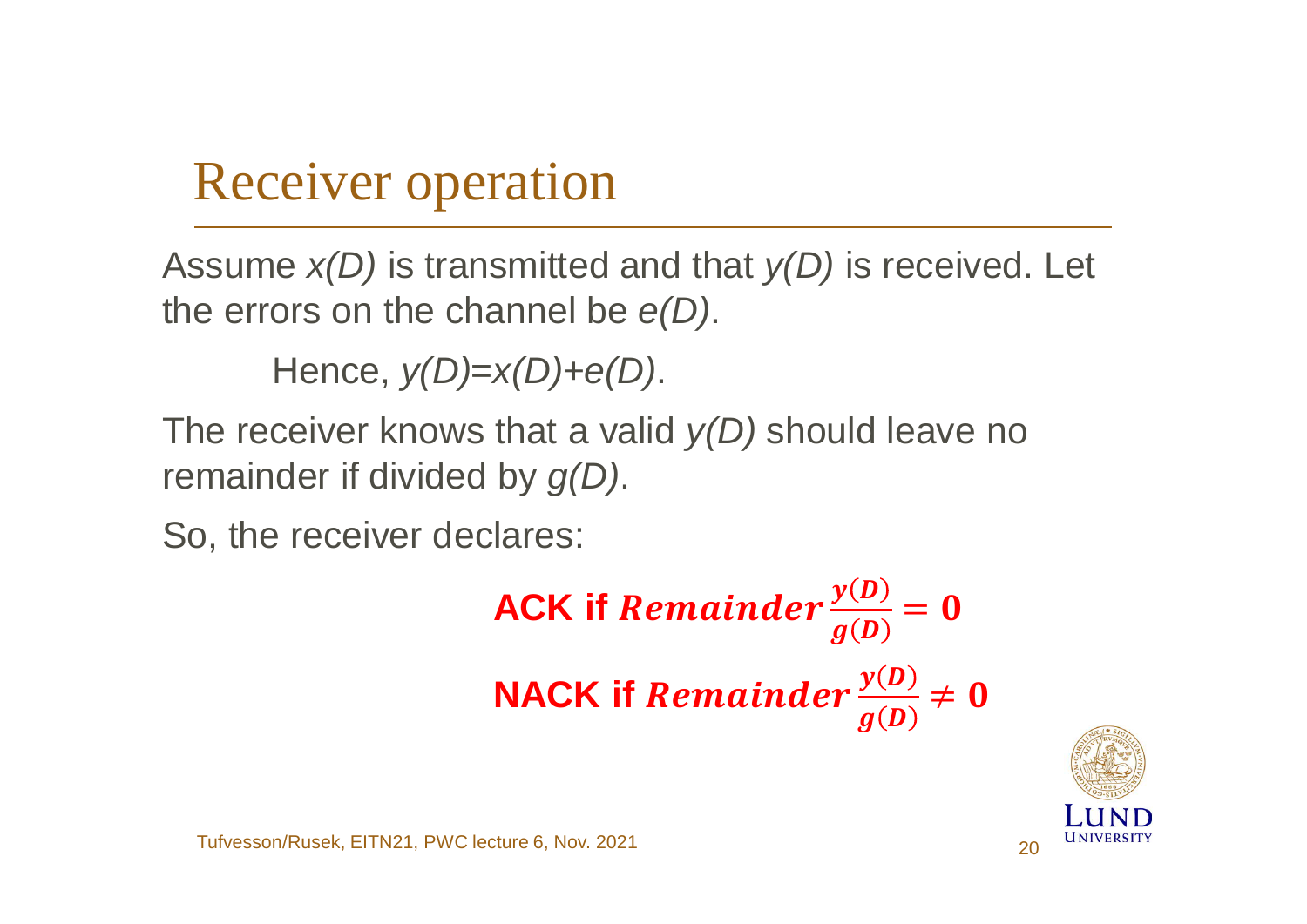#### When does it fail?

Since we have shown that *x(D)* is divisible by *g(D)*,

Remainder 
$$
\frac{y(D)}{g(D)}
$$
 = Remainder  $\left[ \frac{x(D) + e(D)}{g(D)} \right]$  = Remainder  $\frac{e(D)}{g(D)}$ 

If no errors occur, i.e., *e(D)*=0, then this remainder is zero, and the receiver declares a successful transmission.

If *e(D)* is not zero, the receiver fails to detect the error only if Rem[*e*(*D*)/*g*(*D*)]=0.

This is the same as saying that *e(D)* is a valid code word, i.e.,

$$
e(D) = g(D)z(D)
$$

For some non-zero polynomial *z(D)*

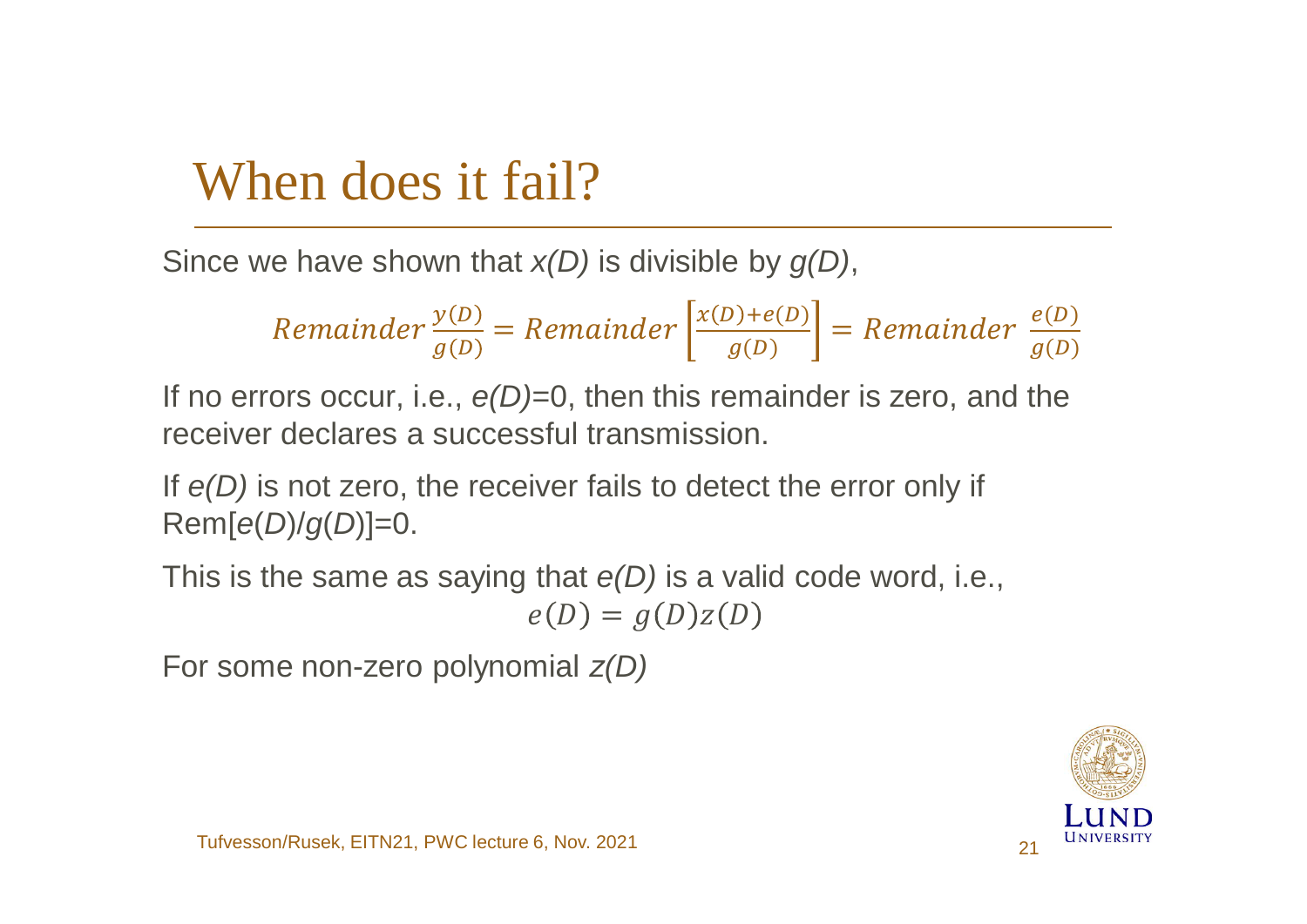#### When does it fail?

Suppose that a single error occurs, i.e.,  $e(D) = D<sup>i</sup>$ , for some integer *i.* We have an un-detected error if and only if

 $e(D) = g(D)z(D)$  for some  $z(D)$ 

But since  $g(D)$  have at least two non-zero terms (1 and  $D<sup>L</sup>$ ), so must *g(D)z(D)* have.

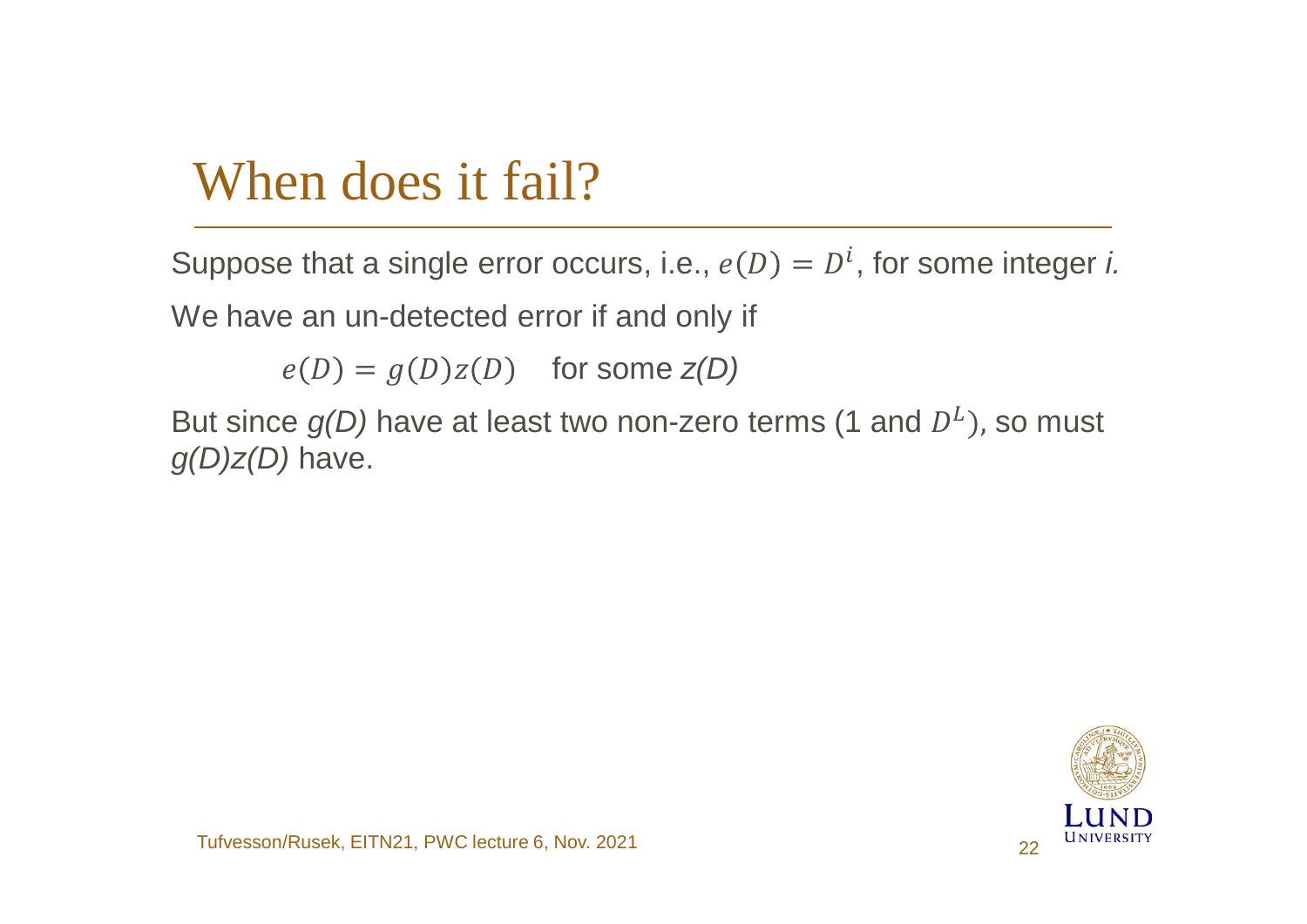#### When does it fail?

Suppose that a single error occurs, i.e.,  $e(D) = D<sup>i</sup>$ , for some integer *i.* We have an un-detected error if and only if

 $e(D) = g(D)z(D)$  for some  $z(D)$ 

But since  $g(D)$  have at least two non-zero terms (1 and  $D<sup>L</sup>$ ), so must *g(D)z(D)* have.

Hence,  $g(D)z(D)$  cannot possibly equal  $D<sup>i</sup>$  and we can conclude

#### **All single event errors are detectable**

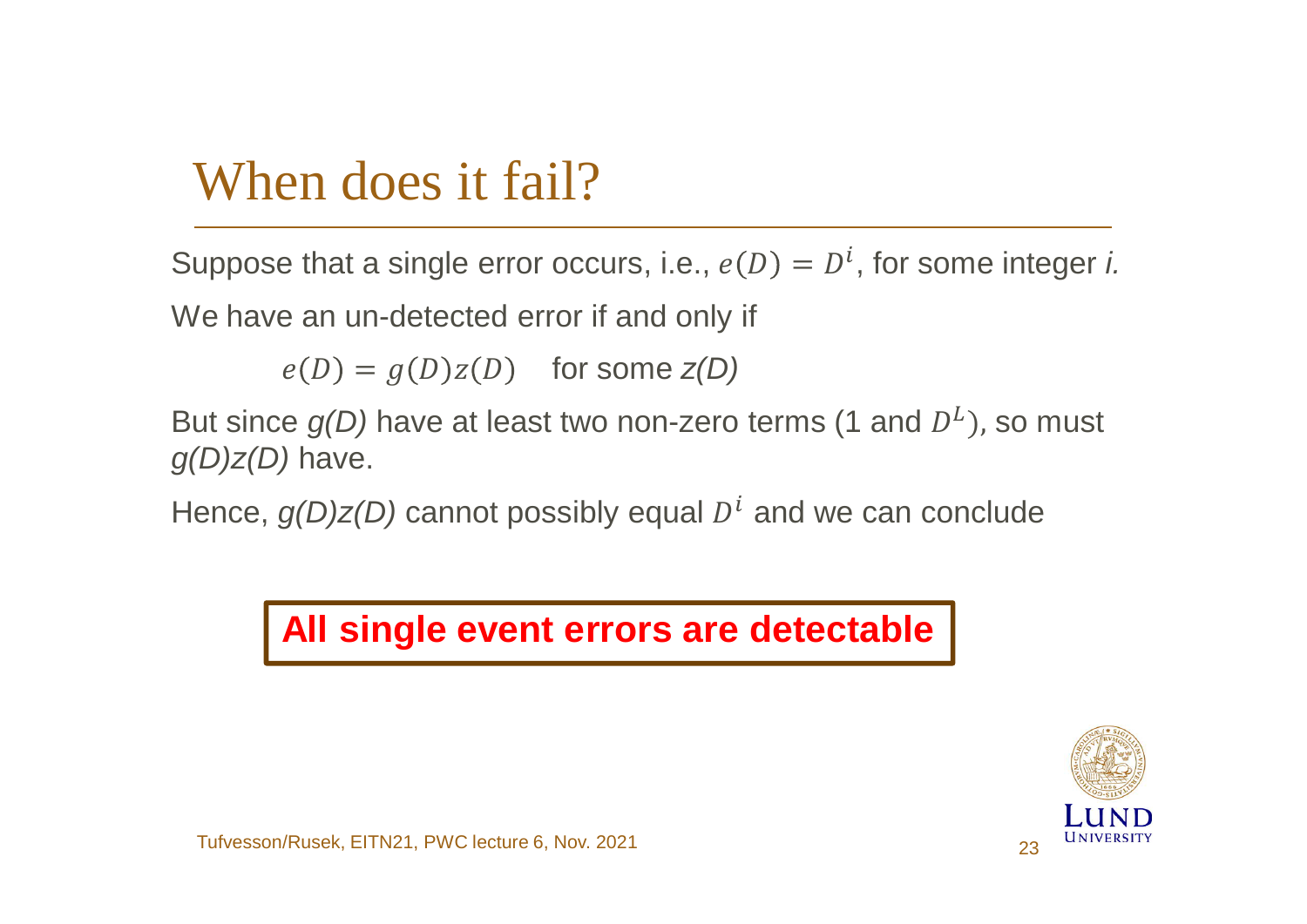#### Burst errors

We next consider bursts of errors  $e=[...000 110 10110 ...01101 000...]$ We know that it will pass un-detected if and only if *e(D) = g(D) z(D)* for some *z(D)* But, *P*

$$
(D^{L} + \dots + 1)(D^{j} + \dots + D^{i}) = D^{L+j} + \dots + D^{i}
$$
  
g(D) z(D)

Hence, *g(D)z(D)* will consist of a burst of at least length *L.*

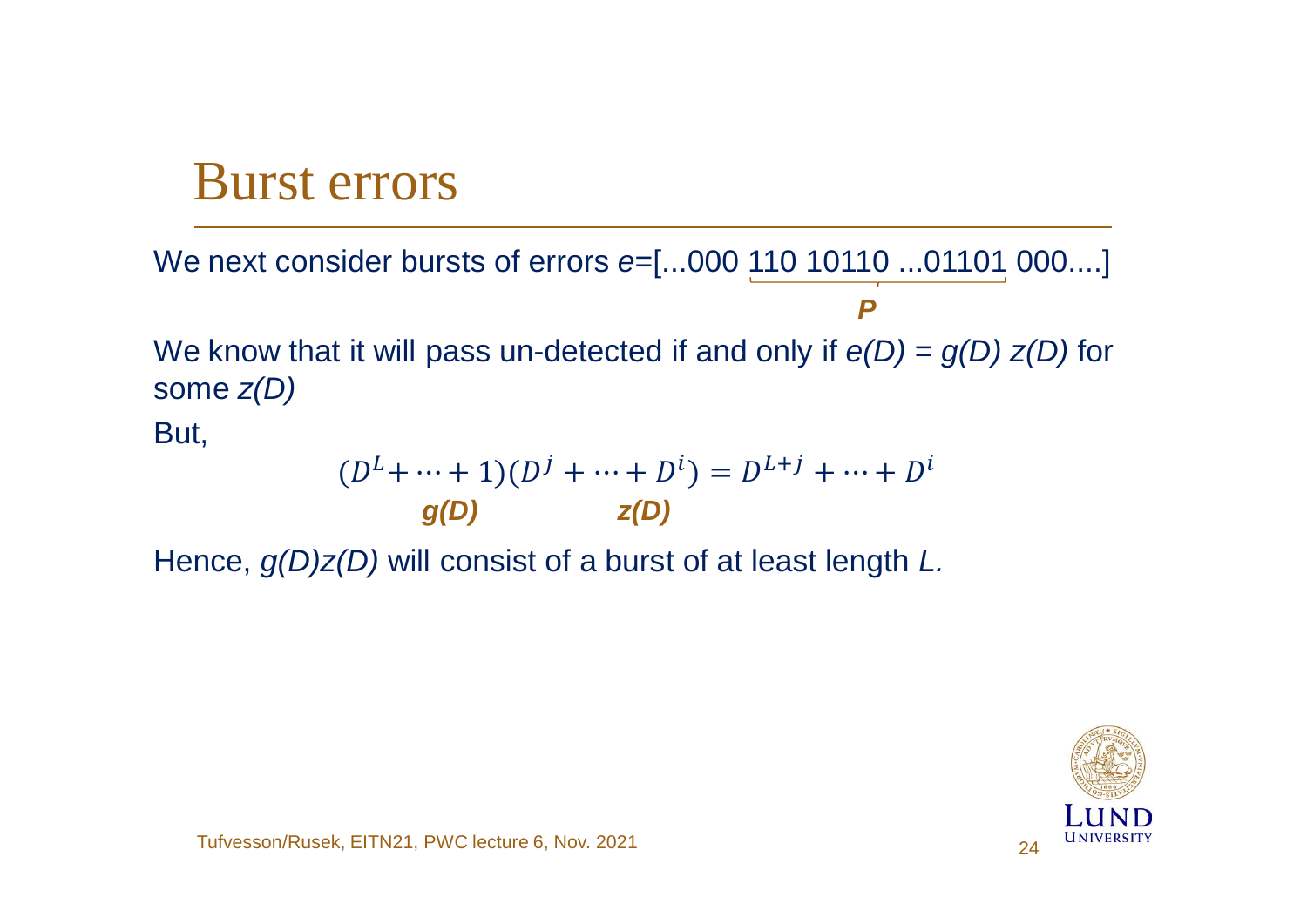#### Burst errors

We next consider bursts of errors *e*=[...000 110 10110 ...01101 000....]

We know that it will pass un-detected if and only if *e(D) = g(D) z(D)* for some *z(D) P*

But,

$$
(D^{L} + \dots + 1)(D^{j} + \dots + D^{i}) = D^{L+j} + \dots + D^{i}
$$
  
g(D) z(D)

Hence*, g(D)z(D)* will consist of a burst of at least length *L*. If *P<L*, *e(D)=g(D)z(D)* is not possible!

**All error bursts of length** *L* **and less are detectable**

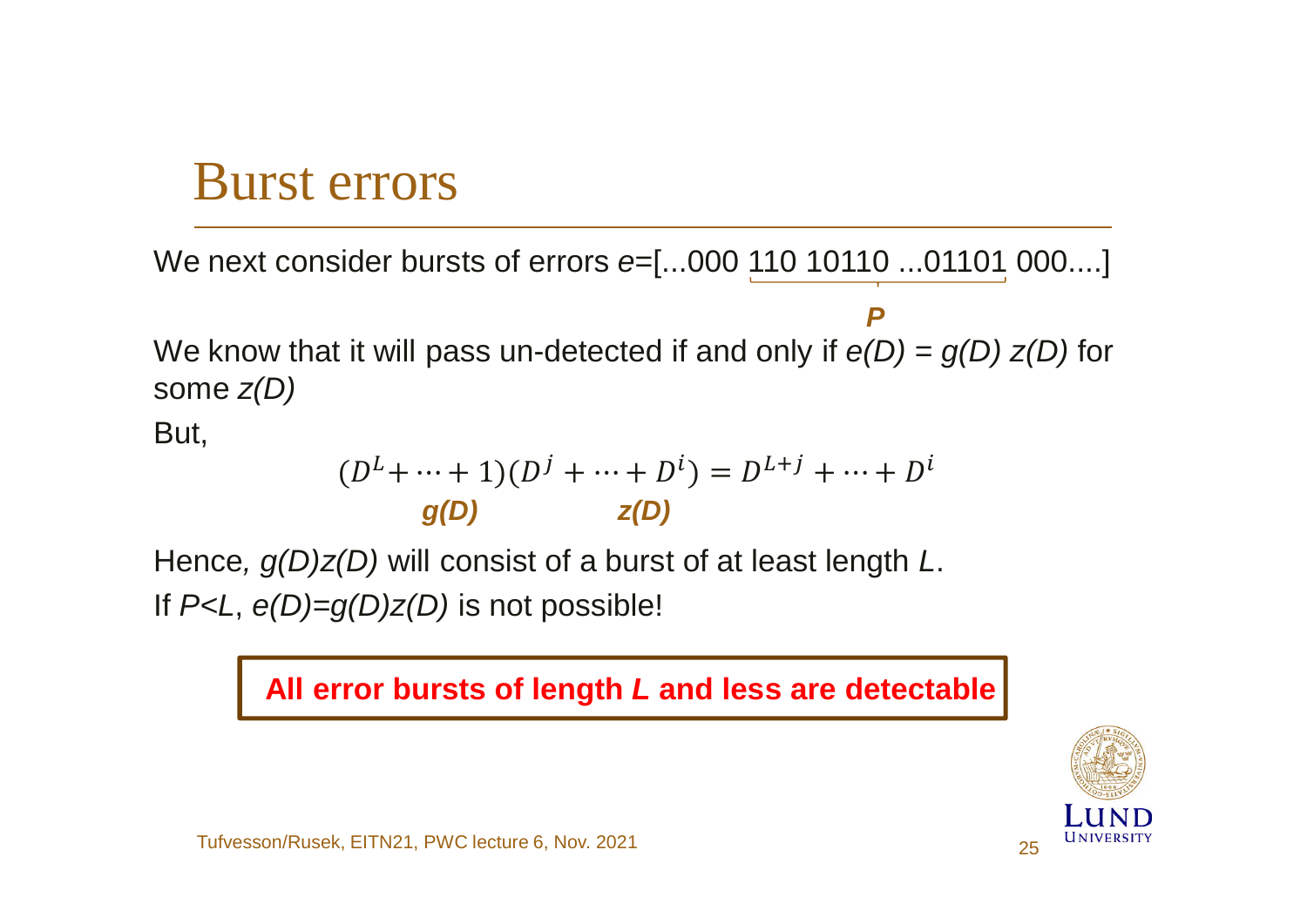#### What about double errors?

```
What about e(D) of the type D^j + D^i?
```
We already know that if *j-i<L*+1, then it is detectable.

For *j-i>L*, more advanced theory must be used (theory of finite fields – Galois theory)

When the smoke clears, the result is

are detectable (if  $K < 2^L-1$ ) **if** *g(D)* **is** *primitive***, all double errors**

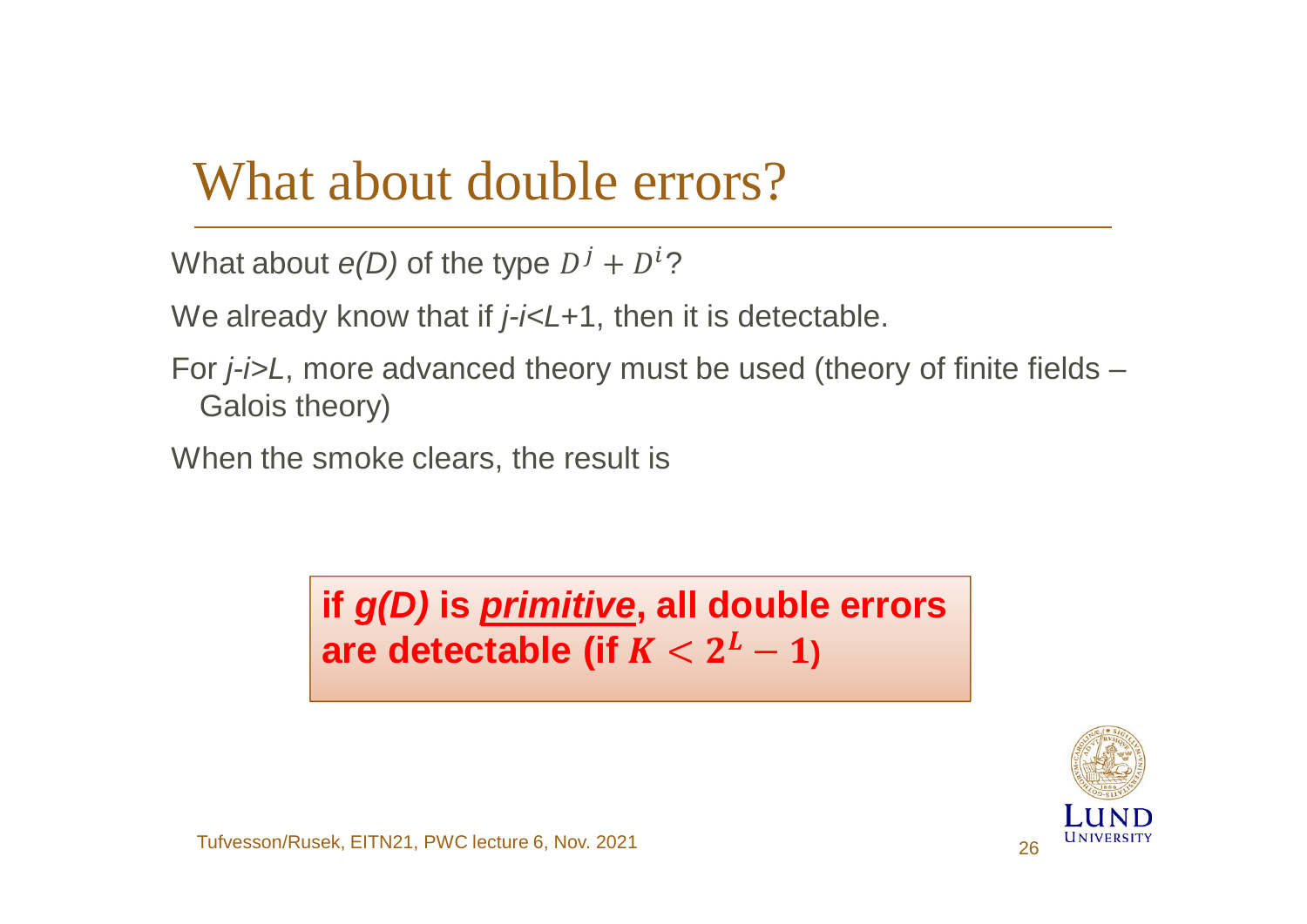### Some known results

With a primitive *g(D)* times (*1+D*), that is *g(D) =(1+D)gp(D)*

- All single and double errors are detectable
- Burst-detecting capability of at least K
- Probability of detecting a completely random  $e(D)$ : 2<sup>-L</sup> Standard *g(D)*s with *L*=16.
- $D^{16} + D^{15} + D^2 + 1$  CRC-16
- $D^{16} + D^{12} + D^5 + 1$  CRC-CCITT

Luckily, there is Matlab. Play around with the CRC-class (just type *help crc* in Matlab)